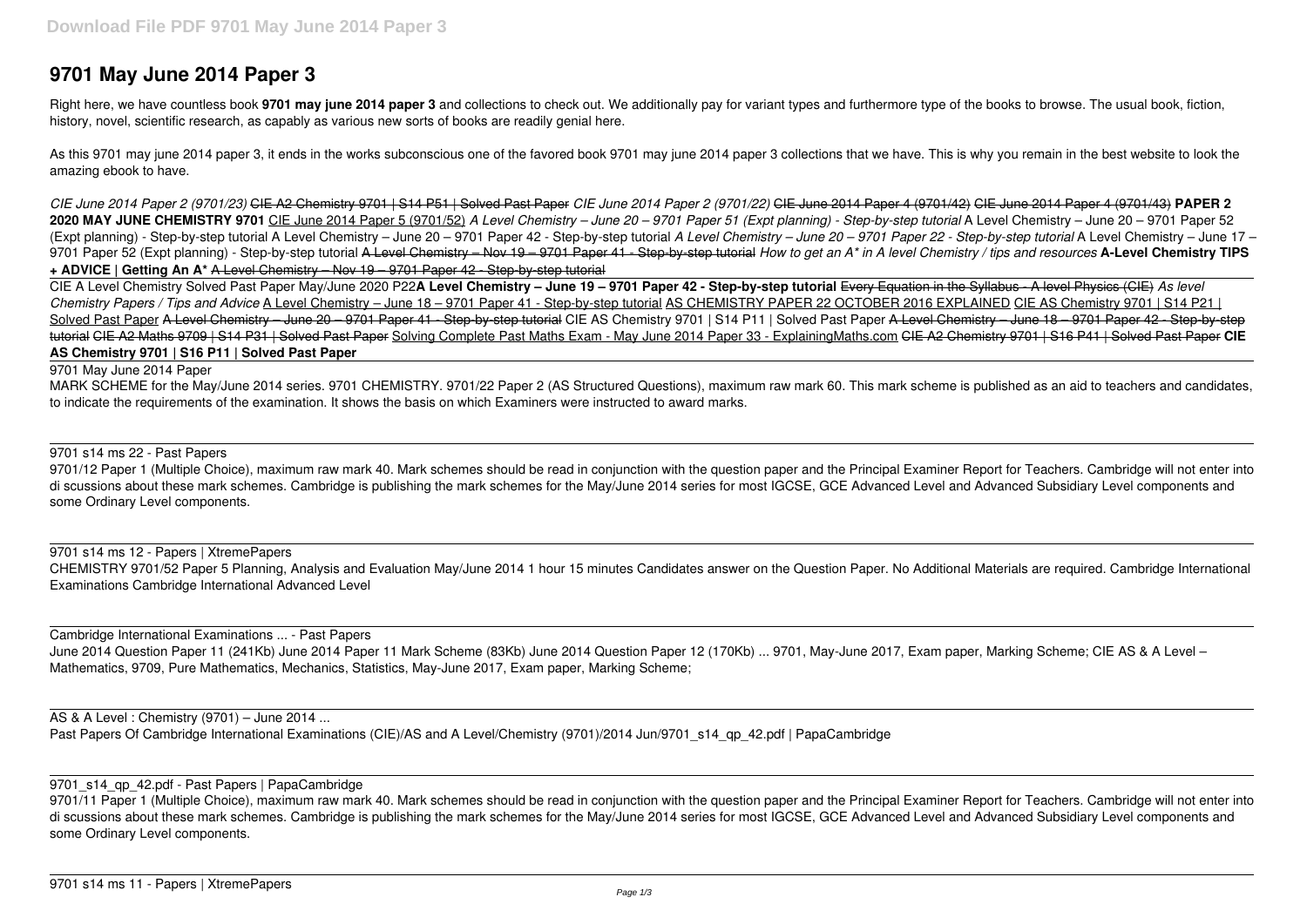MARK SCHEME for the May/June 2014 series 9701 CHEMISTRY 9701/23 Paper 2 (Structured Questions AS Core), maximum raw mark 60 This mark scheme is published as an aid to teachers and candidates, to indicate the requirements of the examination. It shows the basis on which Examiners were instructed to award marks. It does not

### 9701 s14 ms 23 - Papers | XtremePapers

MARK SCHEME for the May/June 2014 series 9701 CHEMISTRY 9701/13 Paper 1 (Multiple Choice), maximum raw mark 40 Mark schemes should be read in conjunction with the question paper and the Principal Examiner Report for Teachers. Cambridge will not enter into discussions about these mark schemes. Cambridge is publishing the mark schemes for the May/June 2014 series for most IGCSE, GCE

#### 9701 s14 ms 13 - Revision Science

1 June 2019 : Feb – March Papers Updated. 15/08/2019 : A Level Accounts 2019 Past Papers Of May and June are updated. 12/01/2020 : A Level Chemistry 2019 October/November Past Papers are updated. 25 August 2020: Feb / March 2020 and May / June Chemistry 9701 Past Papers are updated. Chemistry 9701 Yearly Past Papers

## A and As Level Chemistry 9701 Past Papers March, May ...

MARK SCHEME for the May/June 2014 series 9701 CHEMISTRY 9701/42 Paper 4 (Structured Questions), maximum raw mark 100 This mark scheme is published as an aid to teachers and candidates, to indicate the requirements of the examination. It shows the basis on which Examiners were instructed to award marks. It does not

## 9701 s14 ms 42 - Online Exam Help

CHEMISTRY 9701/51 Paper 5 Planning, Analysis and Evaluation May/June 2016 MARK SCHEME Maximum Mark: 30 Published This mark scheme is published as an aid to teachers and candidates, to indicate the requirements of the examination. It shows the basis on which Examiners were instructed to award marks. It does not indicate the

MARK SCHEME for the May/June 2014 series 9700 BIOLOGY 9700/41 Paper 4 (A2 Structured Questions), maximum raw mark 100 This mark scheme is published as an aid to teachers and candidates, to indicate the requirements of the examination. It shows the basis on which Examiners were instructed to award marks. It does not

## 9700 s14 ms 41 - Revision Science

MARK SCHEME for the June 2004 question papers 9701 CHEMISTRY 9701/01 Paper 1 (Multiple Choice), maximum raw mark 40 9701/02 Paper 2 (Theory 1 – Structured Questions), ... The spread penalty referred to in (g) may have to be applied using the table below . Page 2 Mark Scheme Syllabus Paper CHEMISTRY – JUNE 2004 9701 3 ...

MARK SCHEME for the June 2004 question papers 9701 CHEMISTRY This video will go through all the questions in the CIE Paper 2 (9701/23) June 2014 paper. This video will show you all the hints and tips to make sure you c...

CIE June 2014 Paper 2 (9701/23) - YouTube Mark Scheme of Cambridge International AS and A Level Chemistry 9701 Paper 12 Summer or May June 2014 examination.

Cambridge AS & A Level Chemistry 9701/12 Mark Scheme May ...

CHEMISTRY 9701/11 Paper 1 Multiple Choice May/June 2019 MARK SCHEME Maximum Mark: 40 Published This mark scheme is published as an aid to teachers and candidates, to indicate the requirements of the examination. Mark schemes should be read in conjunction with the question paper and the Principal Examiner Report for Teachers.

### 9701 s19 ms 11 - Past Papers

MARK SCHEME for the May/June 2014 series. 9701 CHEMISTRY. 9701/41 Paper 4 (Structured Questions), maximum raw mark 100. This mark scheme is published as an aid to teachers and candidates, to indicate the requirements of the examination. It shows the basis on which Examiners were instructed to award marks.

9701 s14 ms 41 - Papers | XtremePapers